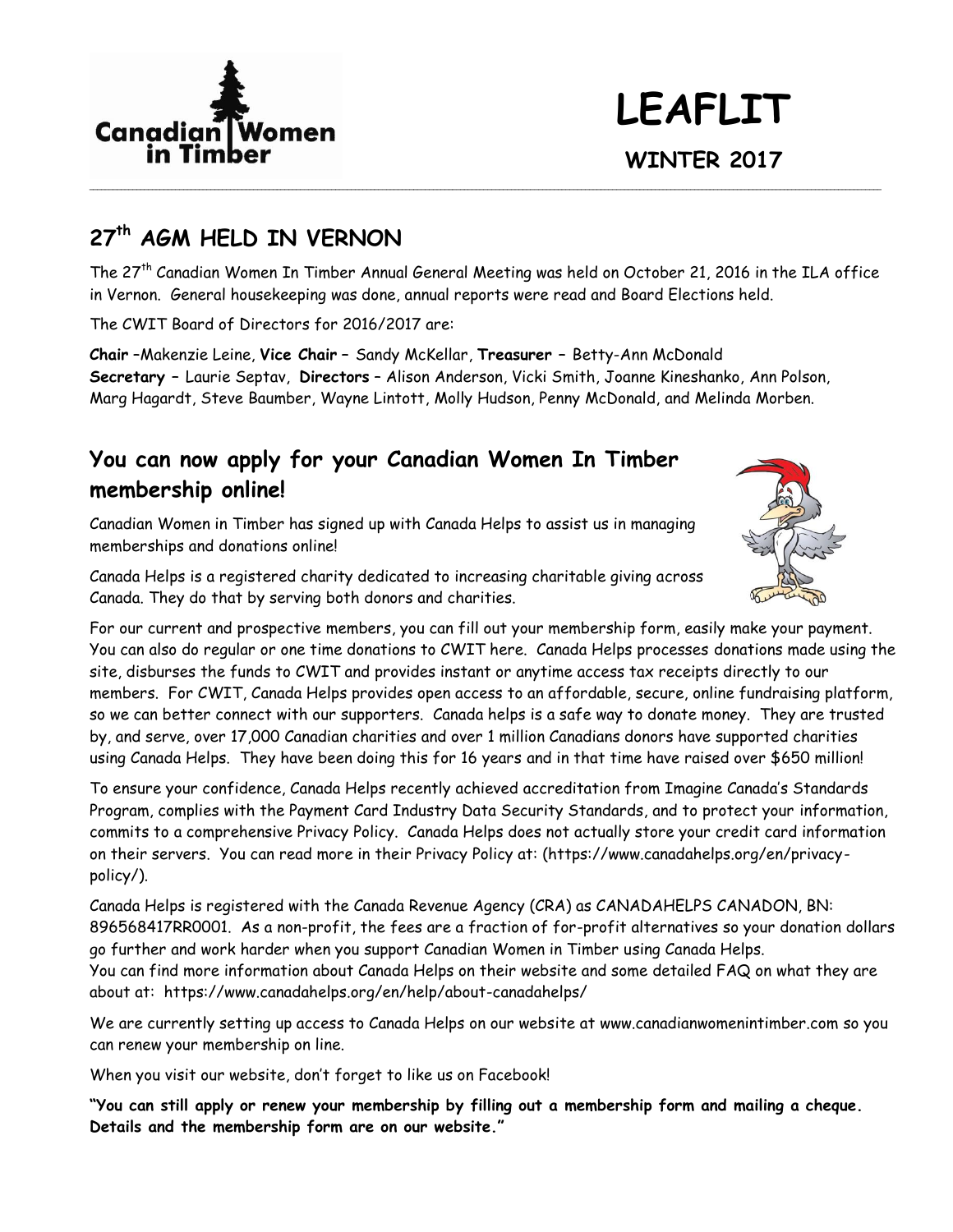# **312 Port Alberni students hit the field and learn all about forestry!**



It was a big day last fall, during National Forest Week, in Port Alberni where over 300 grade 4, 5, and 6 students had a day of learning about forestry.

The Port Alberni Network of Forest Professionals with support from South Island Natural Resource District worked several months in advance with the local school district, to help plan for the event. This collaboration ensured that all of the committee planning supported student learning with a forestry emphasis. The committee established a vision for the day; that placed a focus on an event provided for grade 4-6 students. This was with an understanding that this is the first year forestry is a part of the school curriculum.

The September 21, 2016 – National Tree Day was born!

Some of the many highlights from the day included: - All expenses for the day paid for by sponsorship money raised by the organizing committee.

- 312 Grade 4, 5 and 6 Students arriving on site at the McLean Mill National Historic Site via Steam Train.
- Students full day participation at four stations relating to forest education including:
- \* Riparian Management and Ecology
- \* Forestry/Ecology Nature Walk
- \* Old Time Logging Demonstration Steam Donkey demonstration
- \* Fire Management and Suppression
- Lunch presentation to students by Chief Foresters of TimberWest and Western Forest Products.
- Helicopter Fire Suppression Water Drops Three water drops occurred in front of students. (This was a huge success; based on student feedback).
- Snacks provided to all students during coffee break (granola bars, bananas, pudding, and juice boxes).
- Breakfast, Snacks and lunch provided to all volunteers on site (estimated to be 20 Forest Professionals and another 40 volunteers on site).
- Sponsorship generated for the event was over \$4000.

Sponsors included: Island Timberlands LP, Western Forest Products, TimberWest Forest Corp, South Island Natural Resource District, BC Timber Sales, Private Forest Landowners Association, Save On Foods, Toquaht First Nation, Greenmax Resources, E & B Helicopters, Alberni Valley, Community Forest, Rotary Club of Port Alberni, Meridian Forest Services Ltd, See Group of Companies, Alberni Valley News, West Coast Aquatic, Mclean Mill National Historic Site and the Western Vancouver Island Industrial Heritage Society.

Overall the event was a great success. The committee is following up and meeting with the teachers who participated on the day to get their feedback. In these teacher meetings we are going to present some educational packages that we have prepared. Having teacher support and input of this event, resulted in an opportunity to increase forestry in the local curriculum.

To add to the positive momentum of the event, the Port Alberni Network of Forest Professionals that coordinated this event won the coveted Network of Forest Professional Battle awarded by the Association of BC Forest Professionals!

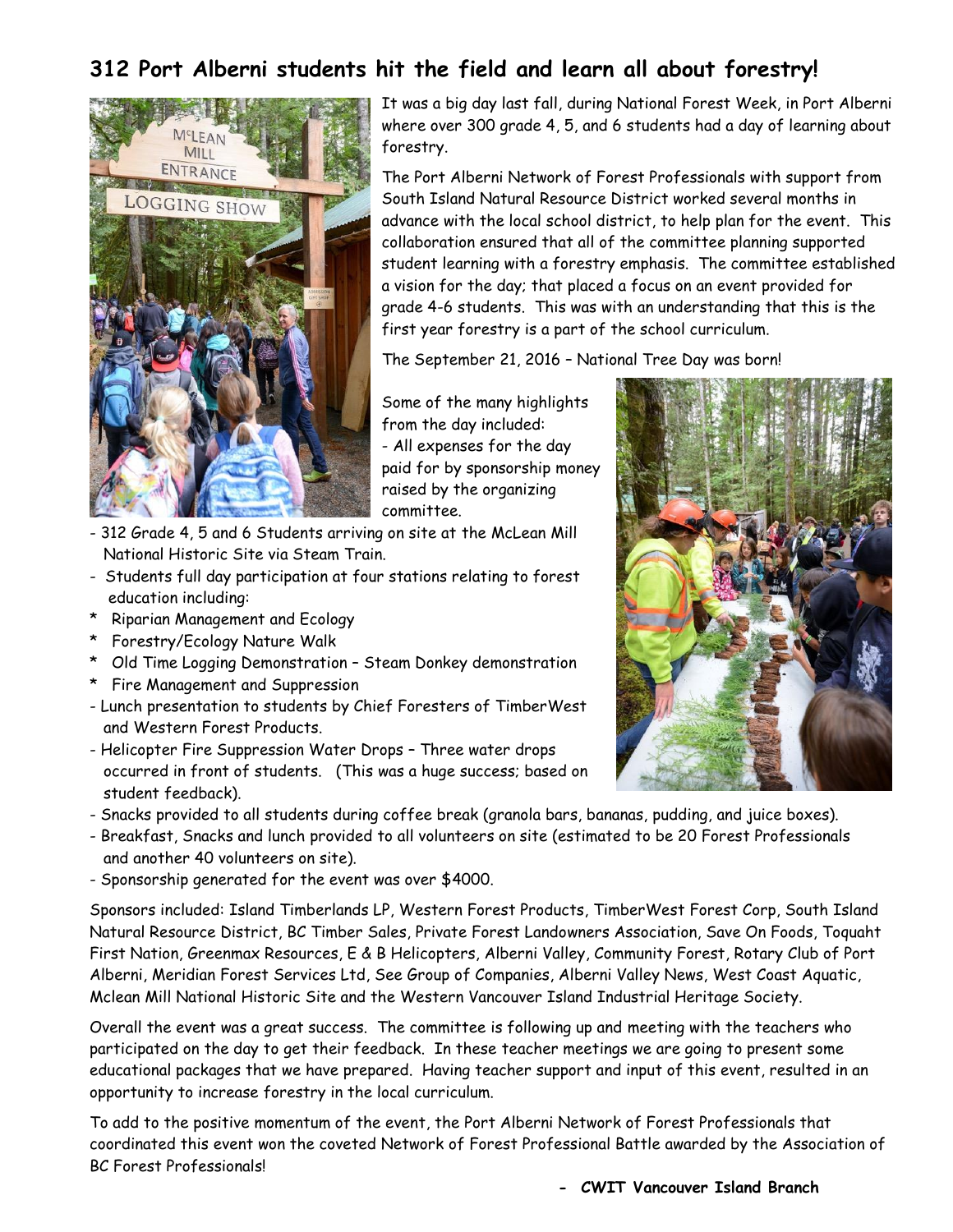

## **Lavington Elementary School**

Shuswap Branch members Ann and Betty-Ann gave a presentation with the ILA Forestry Education Van at the Lavington Elementary School at the end of September. Each class was divided into 2 groups for 15 minutes with each group. The whole school went through from Kindergarten to Grade 7, with a total of 137 students.

## **CWIT Forest Awareness Day**

Shuswap Branch celebrated Canadian Women In Timber Forest Awareness Day (Oct. 5/2016) by setting up a display in a local mall. We had many interested and curious people stop by, including some old loggers with interesting stories, a young girl wanting to become a scaler, a young fellow from Alberta looking for work as a faller, a few guys who work in the forest industry, along with visitors from Slave Lake and Nashville. Along with our free draw we handed out our Splinter books, pencils, pens, sticky notes and CWIT information.

## **Corporate Members**

Canadian Women In Timber appreciates the support of yearly Corporate Members. With their help we can continue our volunteer work producing and distributing forest education materials to inform and educate the public about our forests and forest industry in a positive and factual manner.

## **Thank You to these companies for your support:**

**Timber West Forest Corp. Stella Jones Inc Tolko Industries Ltd Kineshanko Logging Ltd Gudeit Bros Logging Ltd North Enderby Timber Ltd Inland Kenworth (Vernon) Finning (Canada) Southstar Equipment Inc Balcaen Consolidated Cont.Ltd**



## **Upcoming Events**

 **ABCFP Conference** – February 22-24/2017 in Prince George  **COFI Convention** – April 5-7/2017 in Vancouver  **ILA Conference and Trade Show** – May 4-5/2017 in Vernon  **Canada North Resources Expo** – May 26-27/2017 in Prince George

*Canadian Women In Timber membership renewals were due in September 2016. If you haven't renewed your membership yet please send it in soon. Thank you very much to the members that have renewed. Your support is greatly appreciated.*